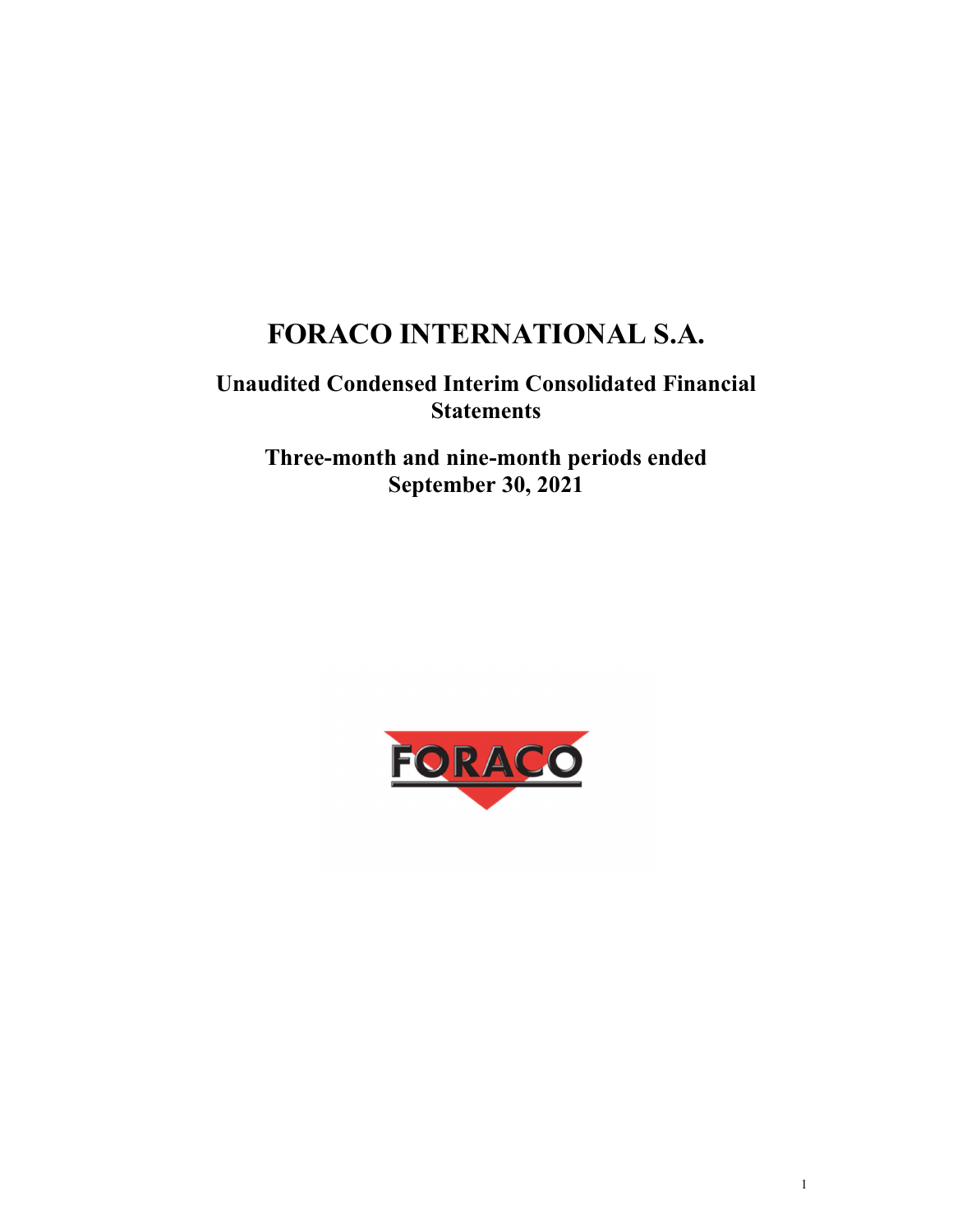# Table of Contents

|     | Unaudited condensed interim consolidated balance sheet - Assets                     | 3  |
|-----|-------------------------------------------------------------------------------------|----|
|     | Unaudited condensed interim consolidated balance sheet – Equity and Liabilities     | 4  |
|     | Unaudited condensed interim consolidated income statement                           | 5  |
|     | Unaudited condensed interim consolidated statement of changes in equity             | 6  |
|     | Selected notes to the unaudited condensed interim consolidated financial statements | 8  |
| 1.  | Basis of preparation                                                                | 8  |
| 2.  | Selected notes on critical accounting policies and new accounting pronouncements    | 8  |
|     | 3. Financial risk management                                                        | 10 |
| 4.  | Segment information                                                                 | 10 |
|     | 5. Property, plant and equipment                                                    | 12 |
|     | 6. Goodwill                                                                         | 12 |
|     | 7. Inventories                                                                      | 13 |
|     | 8. Financial debt and lease obligations                                             | 13 |
| 9.  | Provisions                                                                          | 14 |
| 10. | Share capital and change in equity                                                  | 15 |
| 11. | Expenses by nature                                                                  | 16 |
| 12. | Income tax expense                                                                  | 16 |
| 13. | Commitments and contingencies                                                       | 16 |
| 14. | Related-party transactions                                                          | 17 |
| 15. | Earnings per share calculation                                                      | 17 |
| 16. | Financial reorganization                                                            | 17 |
| 17. | Post balance sheet events                                                           | 18 |
|     |                                                                                     |    |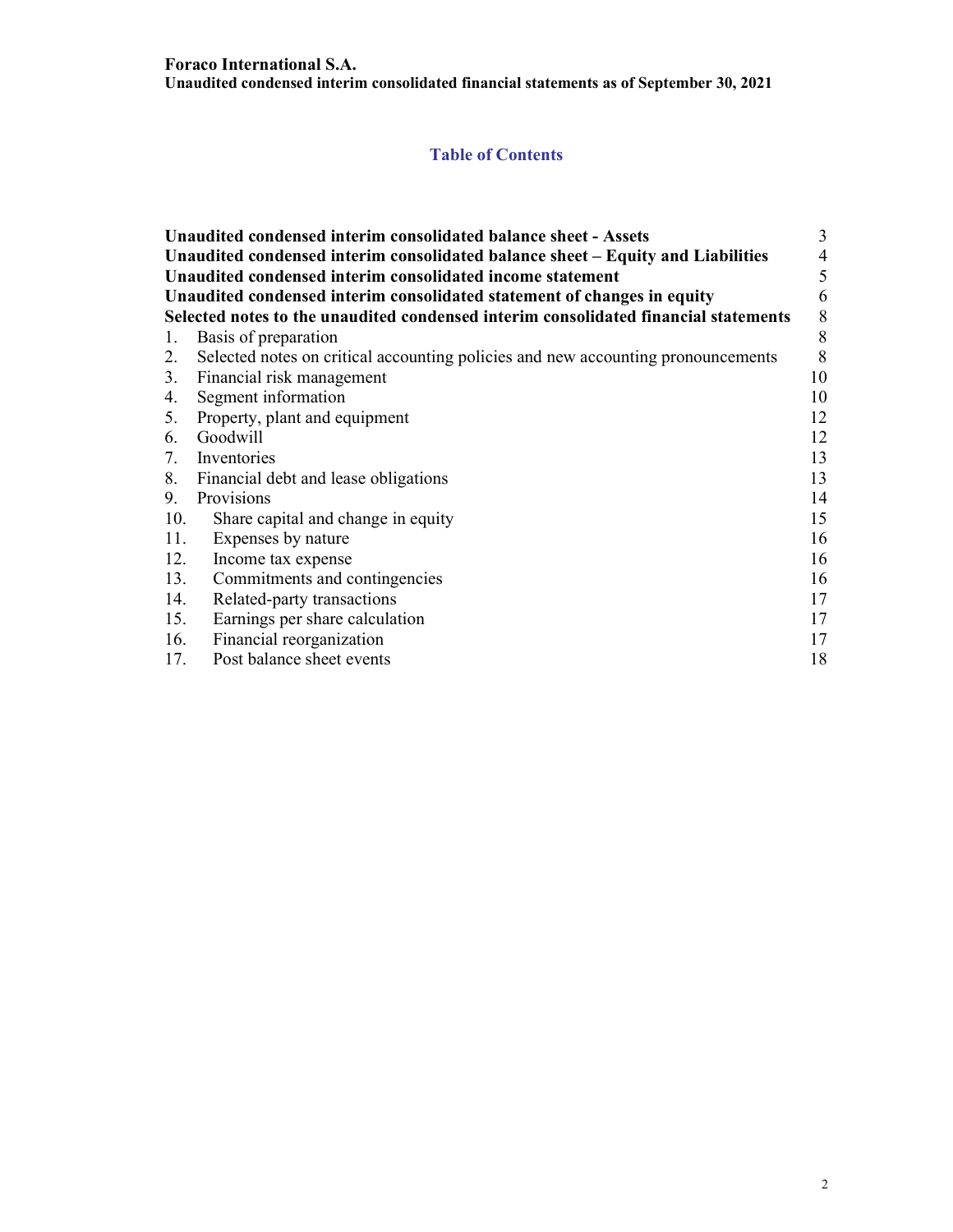# Unaudited condensed interim consolidated balance sheet - Assets

| in thousands of US\$          | <b>Note</b> | September 30,<br>2021 | December 31,<br>2020 |
|-------------------------------|-------------|-----------------------|----------------------|
| <b>ASSETS</b>                 |             |                       |                      |
| <b>Non-current assets</b>     |             |                       |                      |
| Property, plant and equipment | (5)         | 38,843                | 36,090               |
| Goodwill                      | (6)         | 65,583                | 69,482               |
| Deferred income tax assets    | (16)        | 18,452                | 29,846               |
| Other non-current assets      |             | 921                   | 906                  |
|                               |             | 123,799               | 136,324              |
| <b>Current assets</b>         |             |                       |                      |
| Inventories, net              | (7)         | 35,658                | 31,387               |
| Trade receivables, net        |             | 40,314                | 29,357               |
| Other current assets          |             | 12,164                | 9,737                |
| Cash and cash equivalents     |             | 22,319                | 20,960               |
|                               |             | 110,454               | 91,441               |
| <b>Total assets</b>           |             | 234,254               | 227,765              |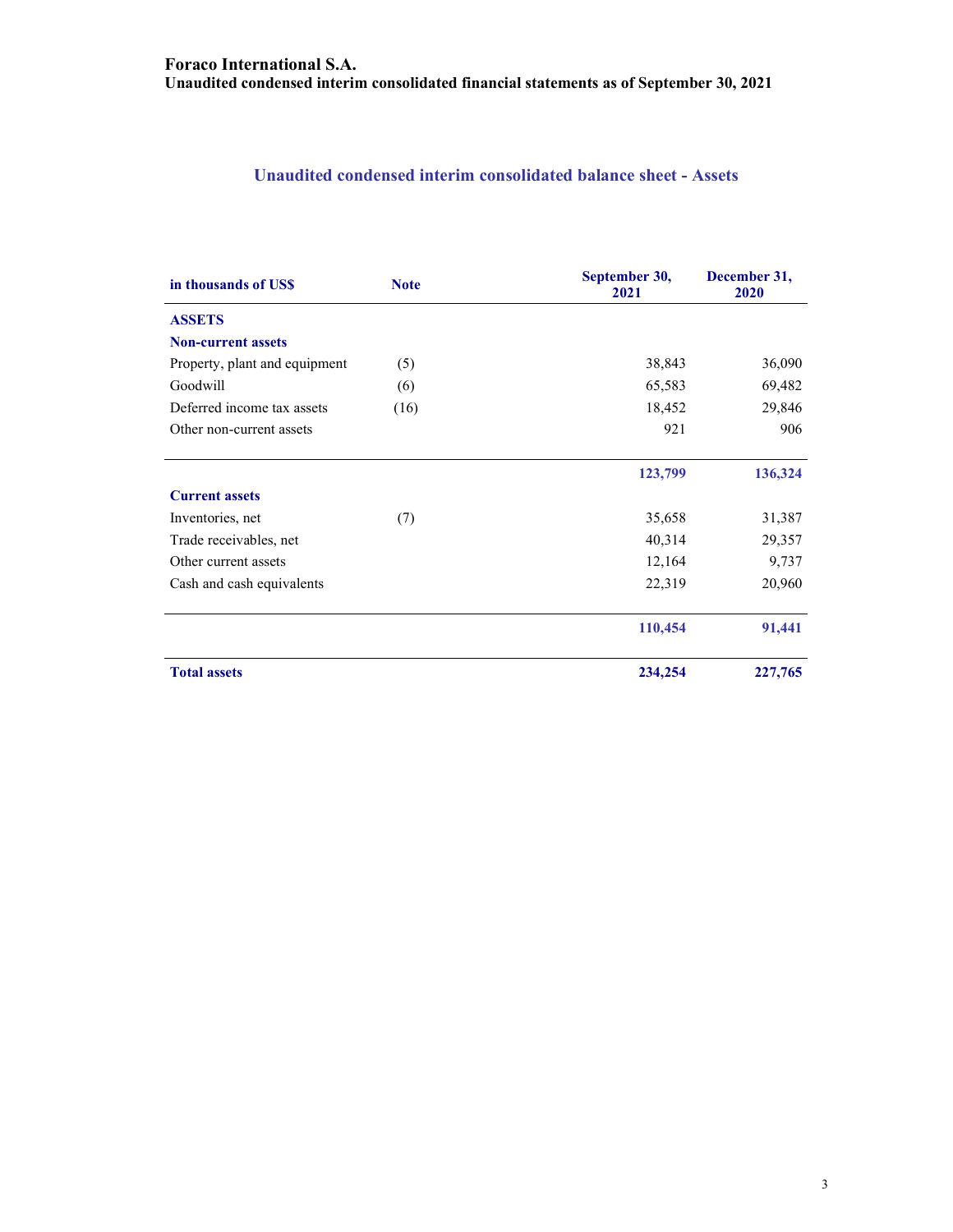# Unaudited condensed interim consolidated balance sheet – Equity and Liabilities

| in thousands of US\$                                                                  | <b>Note</b> | <b>September</b><br>30, 2021 | <b>December</b><br>31, 2020 |  |
|---------------------------------------------------------------------------------------|-------------|------------------------------|-----------------------------|--|
| <b>EQUITY</b><br>Capital and reserves attributable to the Company's<br>equity holders |             |                              |                             |  |
| Share capital                                                                         |             | 2,499                        | 1,772                       |  |
| Share premium, reserves and retained earnings                                         |             | 56,180                       | 11,154                      |  |
|                                                                                       |             | 58,679                       | 12,926                      |  |
| Non-controlling interests                                                             |             | 7,353                        | 4,876                       |  |
| <b>Total equity</b>                                                                   |             | 66,032                       | 17,802                      |  |
| <b>LIABILITIES</b>                                                                    |             |                              |                             |  |
| <b>Non-current liabilities</b>                                                        |             |                              |                             |  |
| Borrowings - Non-current portion of long term debt                                    | (8) & (16)  | 94,186                       | 153,993                     |  |
| Lease obligations - Non current portion                                               | (8)         | 3,908                        | 3,915                       |  |
| Deferred income tax liabilities                                                       |             | 2,468                        | 3,570                       |  |
| Provisions for other liabilities and charges                                          | (9)         | 605                          | 517                         |  |
| <b>Current liabilities</b>                                                            |             |                              |                             |  |
| Trade payables                                                                        |             | 28,109                       | 17,711                      |  |
| Other payables                                                                        |             | 25,681                       | 23,086                      |  |
| Current income tax liabilities                                                        |             | 2,822                        | 2,319                       |  |
| Borrowings - Current portion of long term debt                                        | (8) & (16)  | 7,574                        | 1,837                       |  |
| Borrowings - Current portion of drawn credit lines                                    | (8)         | 954                          | 1,299                       |  |
| Lease obligations - Current portion                                                   | (8)         | 1,773                        | 1,568                       |  |
| Provisions for other liabilities and charges                                          | (9)         | 141                          | 149                         |  |
| <b>Total liabilities</b>                                                              |             | 168,221                      | 209,964                     |  |
| <b>Total equity and liabilities</b>                                                   |             | 234,254                      | 227,765                     |  |
| Net debt including operating lease obligations under IFRS 16                          |             | 86,076                       | 141,652                     |  |

Net debt including operating lease obligations is a non IFRS measure and corresponds to the current and non-current portion of borrowings, net of cash and cash equivalents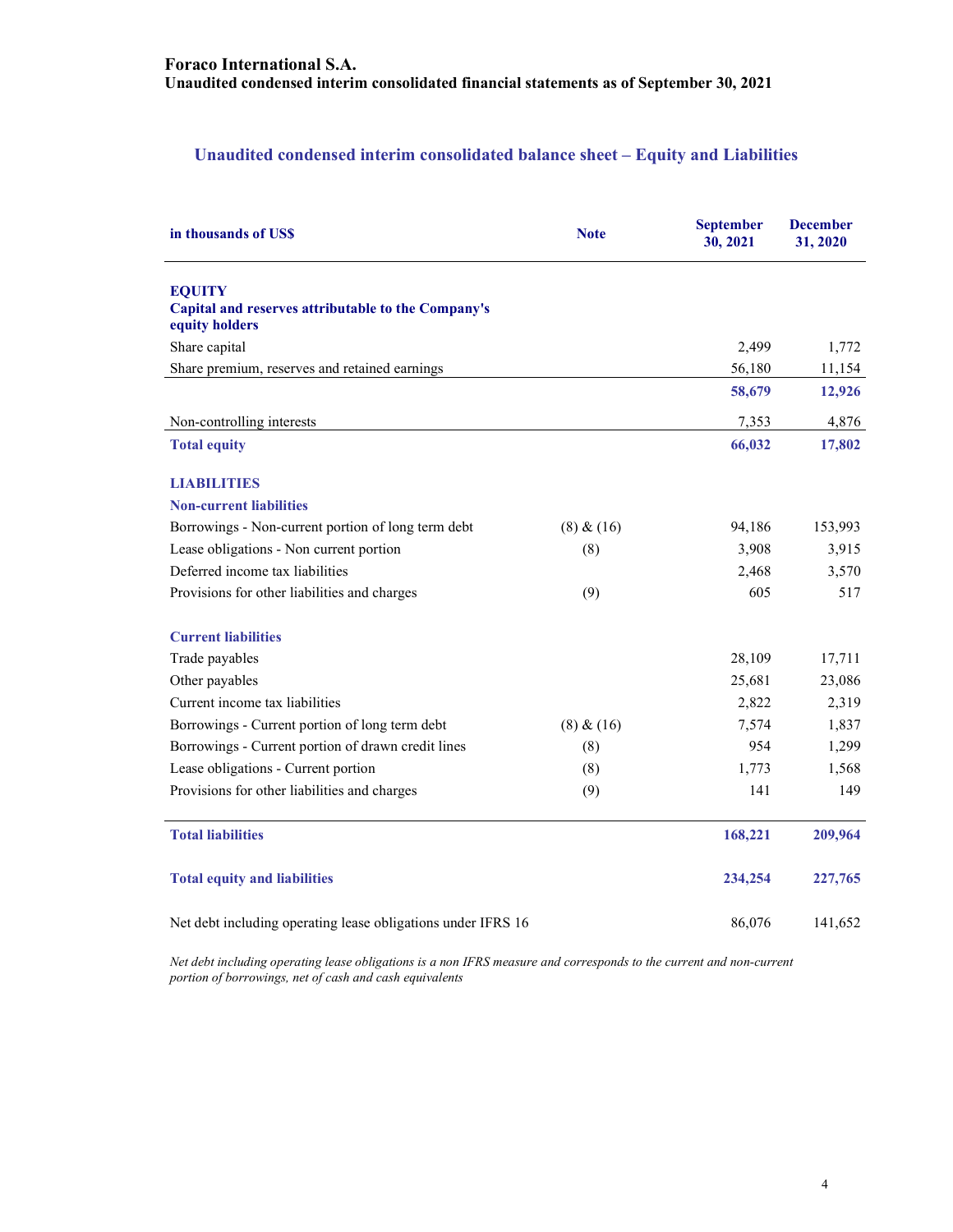| In thousands of US\$                                                                                                                       |             |         | <b>Three-month</b><br>period ended<br><b>September 30</b> |           | Nine-month<br>period ended<br>September 30, |  |
|--------------------------------------------------------------------------------------------------------------------------------------------|-------------|---------|-----------------------------------------------------------|-----------|---------------------------------------------|--|
|                                                                                                                                            | <b>Note</b> | 2021    | 2020                                                      | 2021      | 2020                                        |  |
| Revenue                                                                                                                                    | (4)         | 70,574  | 55,924                                                    | 200,793   | 152,945                                     |  |
| Cost of sales                                                                                                                              | (11)        |         | $(55,716)$ $(43,088)$                                     | (164,085) | (123, 683)                                  |  |
| <b>Gross profit</b>                                                                                                                        |             | 14,858  | 12,836                                                    | 36,708    | 29,262                                      |  |
| Selling, general and administrative<br>expenses<br>Other operating income / (expense), net                                                 | (11)        | (5,870) | (5,213)                                                   | (16, 868) | (15, 454)                                   |  |
| <b>Operating profit / (loss)</b>                                                                                                           |             | 8,988   | 7,623                                                     | 19,840    | 13,808                                      |  |
| Finance costs                                                                                                                              |             | (2,107) | (1,951)                                                   | (6, 850)  | (6, 446)                                    |  |
| Gain on refinancing                                                                                                                        | (16)        | 34,583  |                                                           | 34,583    |                                             |  |
| Profit / (loss) before income tax                                                                                                          |             | 41,464  | 5,672                                                     | 47,673    | 7,362                                       |  |
| Income tax (expense) / profit $(*)$                                                                                                        | (12) & (16) | (9,371) | (1, 425)                                                  | (10, 889) | (1,903)                                     |  |
| Profit for the period                                                                                                                      |             | 32,093  | 4,247                                                     | 36,785    | 5,459                                       |  |
| Attributable to:                                                                                                                           |             |         |                                                           |           |                                             |  |
| Equity holders of the Company                                                                                                              |             | 30,408  | 2,949                                                     | 33,219    | 2,633                                       |  |
| Non-controlling interests                                                                                                                  |             | 1,685   | 1,298                                                     | 3,566     | 2,827                                       |  |
| Earnings per share for profit attributable to the equity<br>holders of the Company during the period (expressed<br>in US cents per share): |             |         |                                                           |           |                                             |  |
| - basic                                                                                                                                    | (15)        | 30.91   | 3.28                                                      | 35.78     | 2.93                                        |  |
| - diluted                                                                                                                                  | (15)        | 29.90   | 3.19                                                      | 34.60     | 2.86                                        |  |
| Operating profit before depreciation,<br>amortization and non-cash share based<br>compensation expenses                                    |             | 13,802  | 11,582                                                    | 33,621    | 26,208                                      |  |

# Unaudited condensed interim consolidated income statement

(\*) 2021 Income tax expense includes US\$ 8,994 thousand non cash related to the gain on refinancing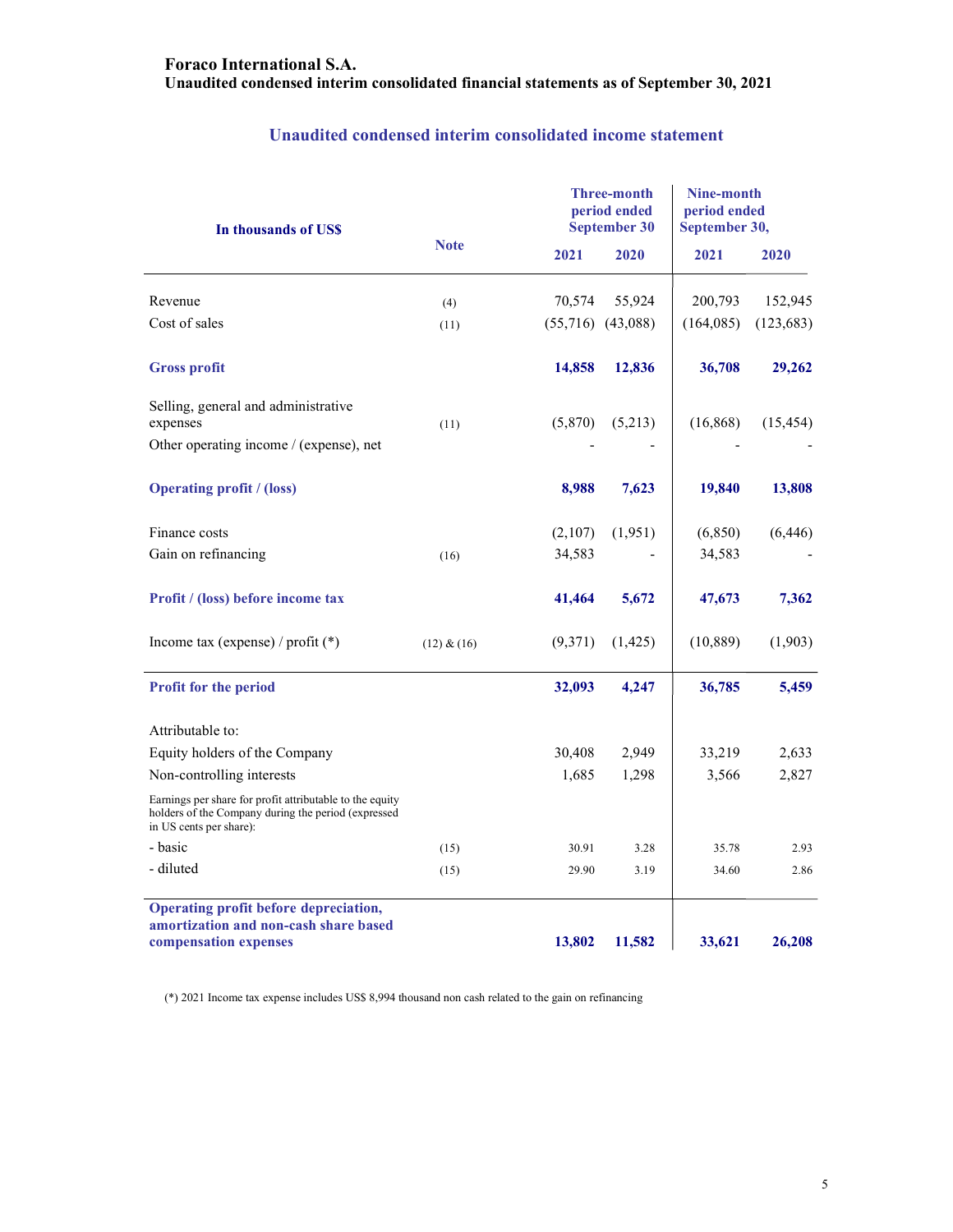|                                            |                                                                                                             | <b>Attributable to equity holders of the</b><br><b>Company</b> |                                         |                     |           |
|--------------------------------------------|-------------------------------------------------------------------------------------------------------------|----------------------------------------------------------------|-----------------------------------------|---------------------|-----------|
| in thousands of US\$                       | <b>Total</b><br><b>Share</b><br><b>Share</b><br>Capital<br>Premium,<br>reserves and<br>retained<br>earnings |                                                                | Non-<br>controlling<br><b>interests</b> | <b>Total Equity</b> |           |
| <b>Balance at January 1, 2020</b>          | 1,772                                                                                                       | 29,223                                                         | 30,996                                  | 5,682               | 36,678    |
| Profit $/$ (loss) for the period           |                                                                                                             | 2,633                                                          | 2,633                                   | 2,827               | 5,459     |
| Currency translation differences           |                                                                                                             | (25, 274)                                                      | (25, 274)                               | (1,949)             | (27, 223) |
| Employee share-based compensation          |                                                                                                             | 135                                                            | 135                                     |                     | 135       |
| Treasury shares purchased (see Note 10)    |                                                                                                             | (27)                                                           | (27)                                    |                     | (27)      |
| Dividend paid to non controlling interests |                                                                                                             |                                                                |                                         | (1,978)             | (1,978)   |
| <b>Balance at September 30, 2020</b>       | 1,772                                                                                                       | 6,690                                                          | 8,463                                   | 4,582               | 13,045    |
| <b>Balance at January 1, 2021</b>          | 1,772                                                                                                       | 11,154                                                         | 12,927                                  | 4,875               | 17,802    |
| Profit $/$ (loss) for the period           |                                                                                                             | 33,219                                                         | 33,219                                  | 3,566               | 36,785    |
| Currency translation differences           |                                                                                                             | (4,404)                                                        | (4,404)                                 | 128                 | (4,276)   |
| Employee share-based compensation          |                                                                                                             | 150                                                            | 150                                     |                     | 150       |
| Impact in modification of share par value  | 507                                                                                                         | (507)                                                          |                                         |                     |           |
| Share capital increase (See Note 16)       | 220                                                                                                         | 16,831                                                         | 17,051                                  |                     | 17,051    |
| Treasury shares purchased (see Note 10)    |                                                                                                             | (263)                                                          | (263)                                   |                     | (263)     |
| Dividend paid to non controlling interests |                                                                                                             |                                                                |                                         | (1,217)             | (1,217)   |
| <b>Balance at September 30, 2021</b>       | 2,499                                                                                                       | 56,180                                                         | 58,679                                  | 7,353               | 66,032    |

# Unaudited condensed interim consolidated statement of changes in equity

# Unaudited statement of comprehensive income

| in thousands of USS                                | September 30,<br>2021 | September 30,<br>2020 |
|----------------------------------------------------|-----------------------|-----------------------|
|                                                    |                       |                       |
| Net profit / (loss) for the period                 | 36,785                | 5,459                 |
| Currency translation differences                   | (4,276)               | (27, 223)             |
| Total comprehensive profit / (loss) for the period | 32,509                | (21, 764)             |
| Attributable to:                                   |                       |                       |
| Equity holders of the Company                      | 28.815                | (22, 642)             |
| Non-controlling interests                          | 3.694                 | 878                   |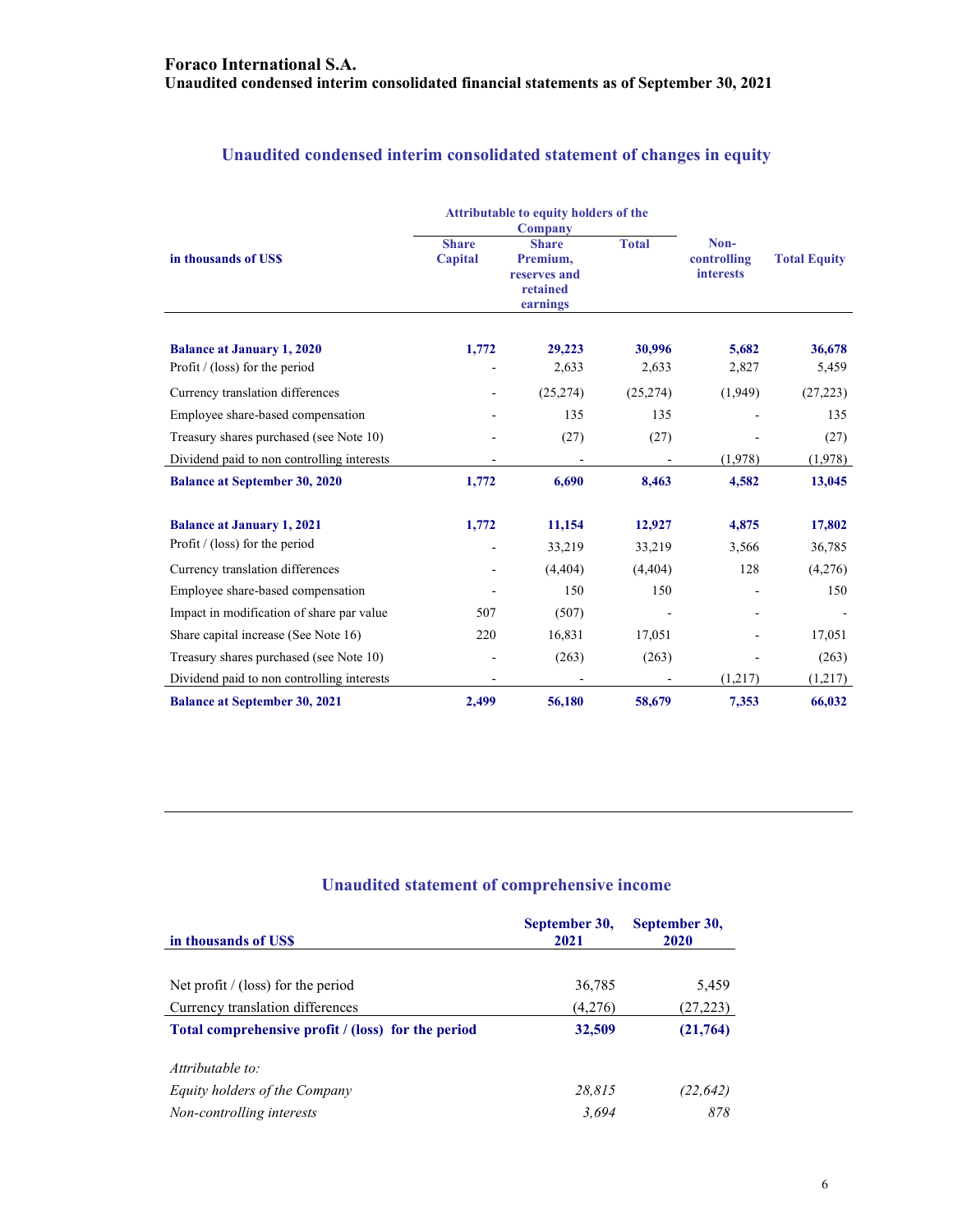# Unaudited condensed interim consolidated cash flow statement

| in thousands of USS                                                               | Nine-month period ended<br>September 30, |          |  |  |
|-----------------------------------------------------------------------------------|------------------------------------------|----------|--|--|
|                                                                                   | 2021                                     | 2020     |  |  |
| Profit / (loss) for the period                                                    | 36,785                                   | 5,459    |  |  |
| Adjustments for:                                                                  |                                          |          |  |  |
| - Depreciation, amortization and impairment (see Note 11)                         | 13,631                                   | 12,264   |  |  |
| - Share of (profit) / loss from associates                                        |                                          |          |  |  |
| - Share-based compensation expenses (see Note 11)                                 | 150                                      | 135      |  |  |
| - Non Cash Reorganization program impact                                          |                                          |          |  |  |
| - Income tax expenses / (profit) (see Note 12)                                    | 10,888                                   | 1,903    |  |  |
| - Finance costs, net                                                              | (27, 834)                                | 6,446    |  |  |
| Cash generated from operations before changes in operating assets and liabilities | 33,621                                   | 26,207   |  |  |
| Changes in operating assets and liabilities:                                      |                                          |          |  |  |
| - Inventories                                                                     | (4,344)                                  | 1,062    |  |  |
| - Trade accounts receivable and other receivables                                 | (13, 384)                                | (6, 592) |  |  |
| - Trade accounts payable and other payables                                       | 12,085                                   | 3,882    |  |  |
| Cash generated from / (used in) operations                                        | 27,978                                   | 24,559   |  |  |
| - Interest paid, net                                                              | (839)                                    | (2, 237) |  |  |
| - Income tax paid                                                                 | (4,670)                                  | (1,664)  |  |  |
| Net cash flow from / (used in) operating activities                               | 22,469                                   | 20,658   |  |  |
|                                                                                   |                                          |          |  |  |
| Purchase of property, plant and equipment (*)                                     | (14,677)                                 | (7,313)  |  |  |
| Net cash generated from / (used in) investing activities                          | (14,677)                                 | (7,313)  |  |  |
| Proceeds from issuance of borrowings, net of issuance costs                       | 187                                      | 417      |  |  |
| Proceeds from issuance of bonds, net of issuance costs                            | 95,564                                   |          |  |  |
| Repayments of Bonds including costs paid                                          | (96, 125)                                |          |  |  |
| Repayments of borrowings                                                          | (3,354)                                  | (1, 474) |  |  |
| Repayments of lease obligations                                                   | (1,120)                                  | (1,086)  |  |  |
| Proceeds from / (repayment of) short term credit facilities                       | (313)                                    | (4,621)  |  |  |
| Acquisition of treasury shares (see Note 10)                                      | (263)                                    | (27)     |  |  |
| Dividends paid to Company's shareholders                                          |                                          |          |  |  |
| Dividends paid to non-controlling interests                                       | (1,217)                                  | (1,978)  |  |  |
| Net cash generated from / (used in) financing activities                          | (6,641)                                  | (8,769)  |  |  |
| Exchange differences on cash and cash equivalents                                 | 207                                      | (698)    |  |  |
| Net increase / (decrease) in cash and cash equivalents                            | 1,359                                    | 3,878    |  |  |
| Cash and cash equivalents at beginning of the period                              | 20,960                                   | 16,053   |  |  |
| Cash and cash equivalents at end of the period                                    | 22,319                                   | 19,931   |  |  |
| (*) Excluding acquisition financed through leases and right of use                | 1,591                                    | 739      |  |  |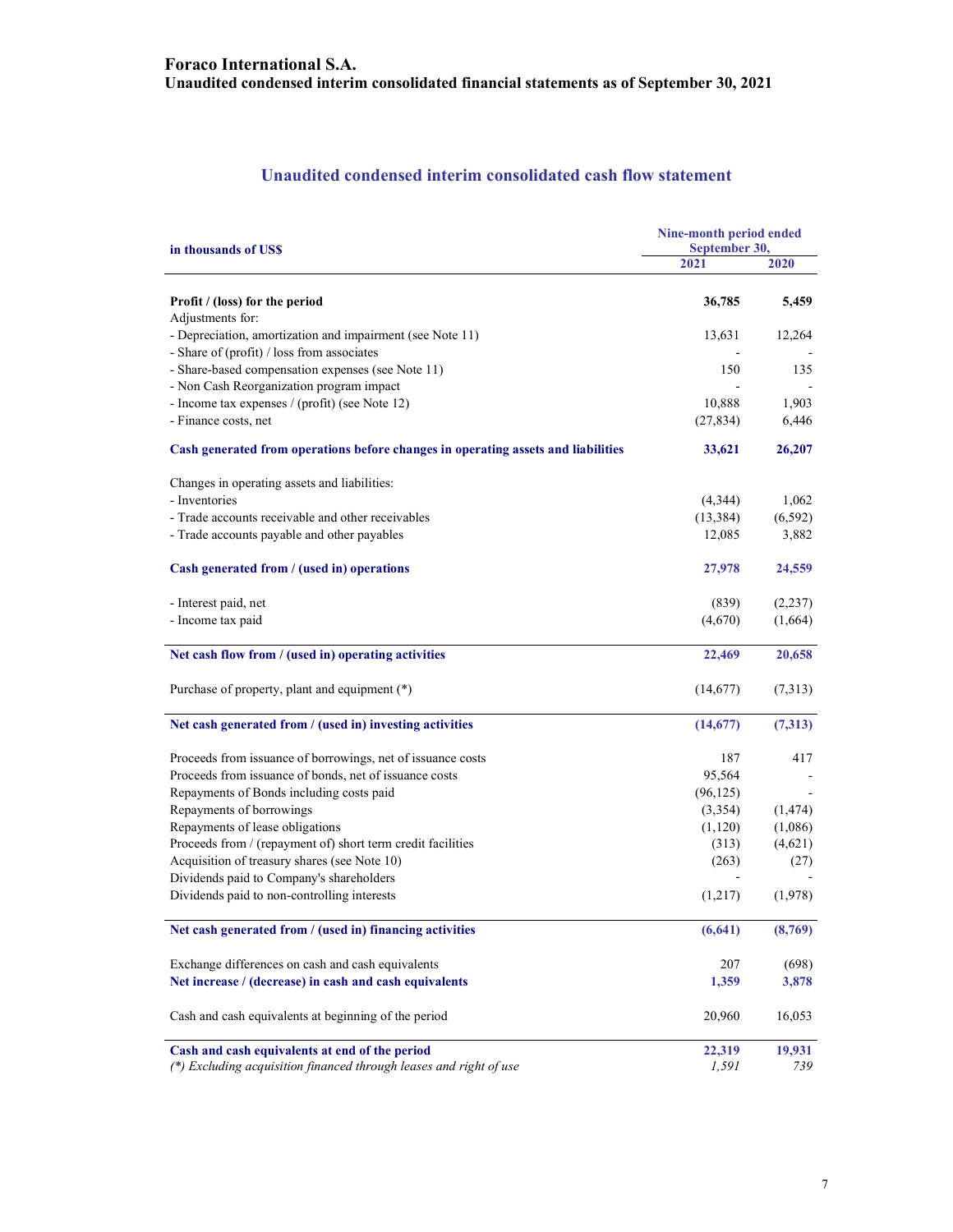Selected notes to the unaudited condensed interim consolidated financial statements

# 1. Basis of preparation

These unaudited condensed interim financial statements have been prepared in accordance with IAS 34, Interim Financial Reporting. All material intercompany balances have been eliminated. Because all the disclosures required by IFRS are not included, these interim statements should be read in conjunction with the audited financial statements of Foraco International S.A. and its subsidiaries ("Foraco" or the "Company") for the year ended December 31, 2020.

Except when otherwise stated, all amounts are presented in thousands of US\$, which is the presentation currency of the Company.

# 2. Selected notes on critical accounting policies and new accounting pronouncements

#### 2.1. Accounting policies

The accounting policies have been consistently applied with those of the annual financial statements for the year ended December 31, 2020 except for the following: during the year, the income tax expense is recognized based on Management's best estimate of the average annual income tax rate expected for the full financial year on a tax jurisdiction by tax jurisdiction basis. In the last quarter of each fiscal year, Management determines the effective income tax rate for the full year based on the anticipated actual tax returns to be filed and the effective contribution of each tax jurisdiction to the consolidated financial statements.

#### 2.2. Seasonal fluctuations

The worldwide presence of the Company reduces its overall exposure to seasonality and its influence on business activity. In West Africa, most of the Company's operations are suspended between July and October due to the rainy season. In Canada, seasonal slow periods occur during the winter freeze and spring thaw or break-up periods. Depending on the latitude, this can occur anytime from October until late December (freezing) and from mid-April through to mid-June (break-up). Operations at mining sites continue throughout the year. Russia is also affected by the winter period during which certain operations are slowed down. In Asia Pacific and in South America, a seasonal slowdown in activity occurs around year-end during the vacation period. Certain contracts are also affected in Chile in July and August when the winter season peaks.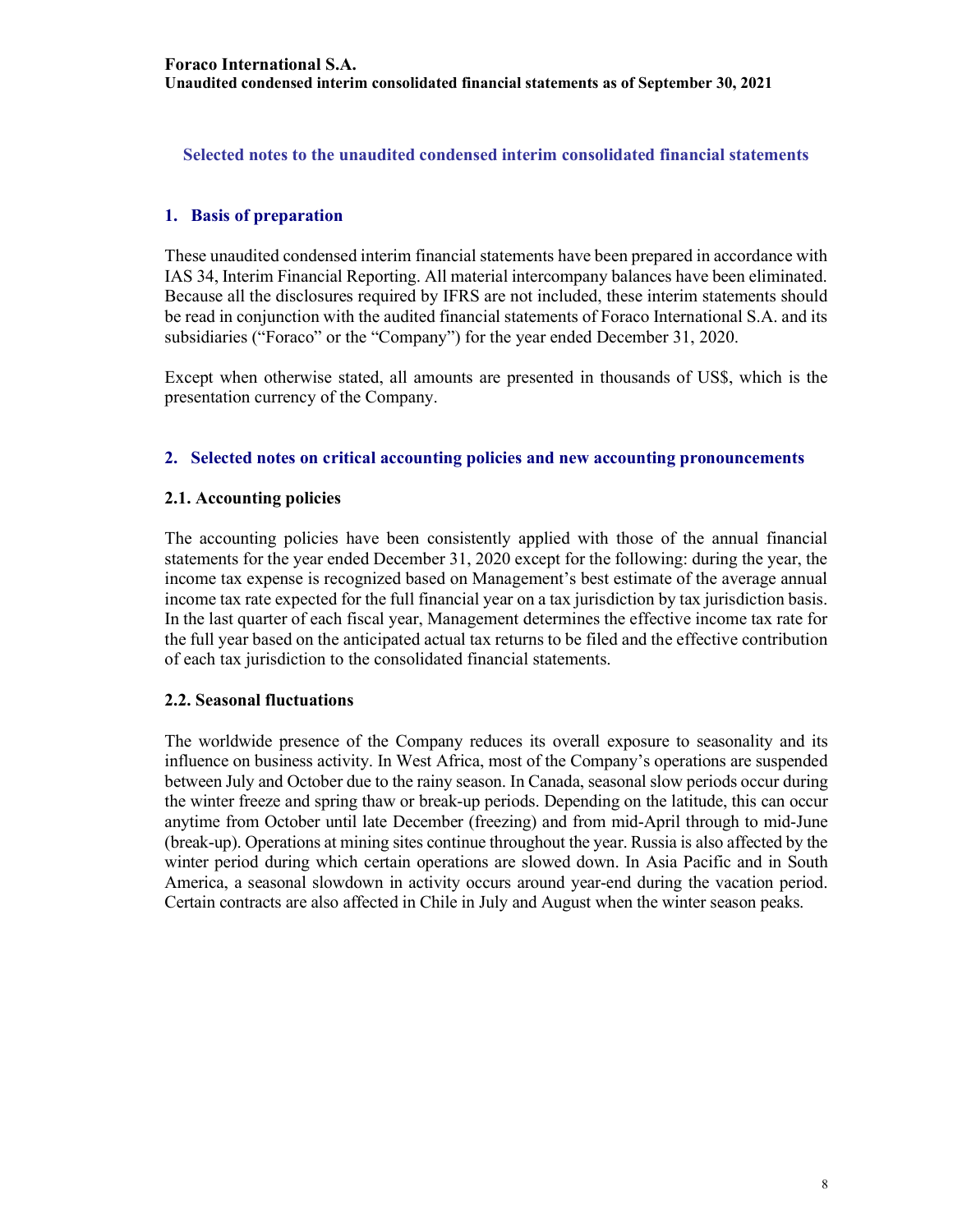# 2.3. Covid-19

Key profitability indicators continue to improve period over period despite the continuing uncertainties linked to the Covid-19 pandemic. The market for commodities is supported by the global economic recovery and the increased demand for energy transition and water management.

# 2.4. Impairment testing

As at December 31, 2020, the Company performed impairment tests at the level of each geographic region using the carrying value of the Company's long lived assets based on the expected discounted cash flows method. Based on the internal forecasts and projections made, the expected discounted future cash flows exceeded each of the long-lived asset's carrying amount for each geographic region and accordingly no impairment was recognized as at December 31, 2020.

In light of its current financial performance, the Company considers that there is no triggering event which would justify an impairment testing as at September 30, 2021.

# 2.5. Deferred tax valuation allowance

The Company's policy is to recognize deferred tax assets only when they can be recovered within a reasonable timeframe. As a general rule, the Company recognizes deferred tax assets only when they can be used against taxable profit generally within five years or when available tax opportunities exist. On this basis, the Company has adopted a partial recognition based approach and has recorded certain valuation allowances.

# 2.6. New accounting pronouncements

The consolidated interim financial statements have been prepared using the same accounting policies and methods of evaluation as in the December 31, 2020 annual financial statements.

#### Standards, amendments and interpretations to existing standards that were applicable to the Company during the period

- IBOR reform Phase 2 amendments applicable on January 1, 2021 "Interest Rate Benchmark Reform"
- IFRS 16 amendment applicable on April 1, 2021 "Rent Concession".

The application of these amendments has not had any material impact on the consolidated financial statements of the Company.

Standards, amendments and interpretations to existing standards that are applicable on or after January 1, 2022

- IAS 1 amendments on classification applicable on January 1, 2023 "Classification of liabilities as current or non-current",
- Amendments to IFRS 17 applicable on January 1, 2023 "Insurance contract",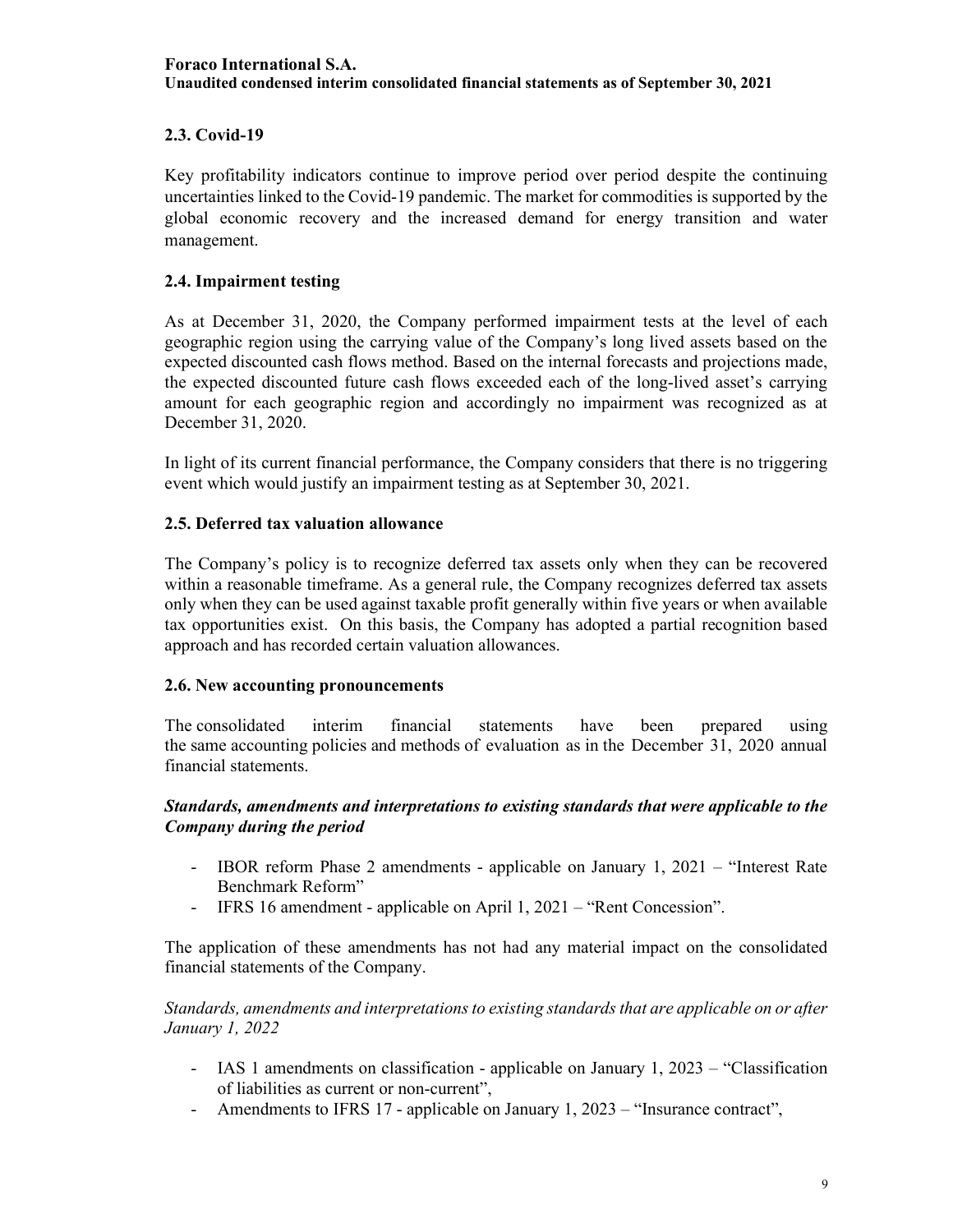# Foraco International S.A.

#### Unaudited condensed interim consolidated financial statements as of September 30, 2021

- Amendments on disclosure of accounting policies applicable on January 1, 2023 Disclosure of accounting policies",
- IAS 8 amendments on accounting estimates applicable on January 1, 2023 "Definition of accounting estimates",
- IFRS 17 Applicable on January 1, 2023 "Insurance contract",
- IAS 16 amendments regarding proceeds before intended use applicable on January 1, 2022 – "Plant and equipment - proceeds before intended use".
- 2018-2020 annual improvements cycle applicable on January 1, 2022,
- IAS 37 amendments regarding onerous contracts applicable on January 1,2022 "Cost of fulfilling a contract".
- IFRS 3 amendments updating a reference to the Conceptual Framework -applicable on January 1, 2022 – "Business combination".

The impact on the consolidated financial statements of the Company of these standards, amendments and improvements are currently being evaluated.

# 3. Financial risk management

The Company is exposed to a variety of financial risks through its activity, including: liquidity risk, currency risk, cash transfer restriction, interest rate / re-investment risk, financial counterparty risk and credit risk.

A significant portion of the cash flows of the Company are denominated in Canadian Dollars, Euros, Australian Dollars, Brazilian Real, Chilean Pesos, Russian Rubbles and US Dollars. The financial performance and position as reported in US\$ are dependent on the fluctuations of the US\$ against the other mentioned currencies of the Group.

As part of the refinancing, the Company reduced its exposure to Euros. As described in note 16, the new financing amounting to US\$ 100 million raised on July 7, 2021 is US\$ denominated.

# 4. Segment information

|                                          | <b>Mining</b> |        | Water         |        | <b>Group</b>  |          |
|------------------------------------------|---------------|--------|---------------|--------|---------------|----------|
| Three-month period ended                 | September 30, |        | September 30, |        | September 30, |          |
|                                          | 2021          | 2020   | 2021          | 2020   | 2021          | 2020     |
| Revenue                                  | 61,793        | 43,790 | 8.781         | 12.134 | 70,574        | 55,924   |
| Gross profit / $(\text{loss})$           | 13,076        | 9,773  | 1,782         | 3,063  | 14,858        | 12,836   |
| Operating profit $/$ (loss)              | 7.936         | 5.691  | 1.052         | 1.932  | 8.988         | 7,623    |
| Finance profit / (costs)                 | n/a           | n/a    | n/a           | n/a    | 32,476        | (1,951)  |
| <b>Profit / (Loss) before income tax</b> | n/a           | n/a    | n/a           | n/a    | 41,464        | 5,672    |
| Income tax profit / (expense)            | n/a           | n/a    | n/a           | n/a    | (9,371)       | (1, 425) |
| <b>Profit</b> / (loss) for the period    | n/a           | n/a    | n/a           | n/a    | 32,093        | 4,247    |

The business segment information for the three-month periods ended September 30, 2021 and September 30, 2020 is as follows: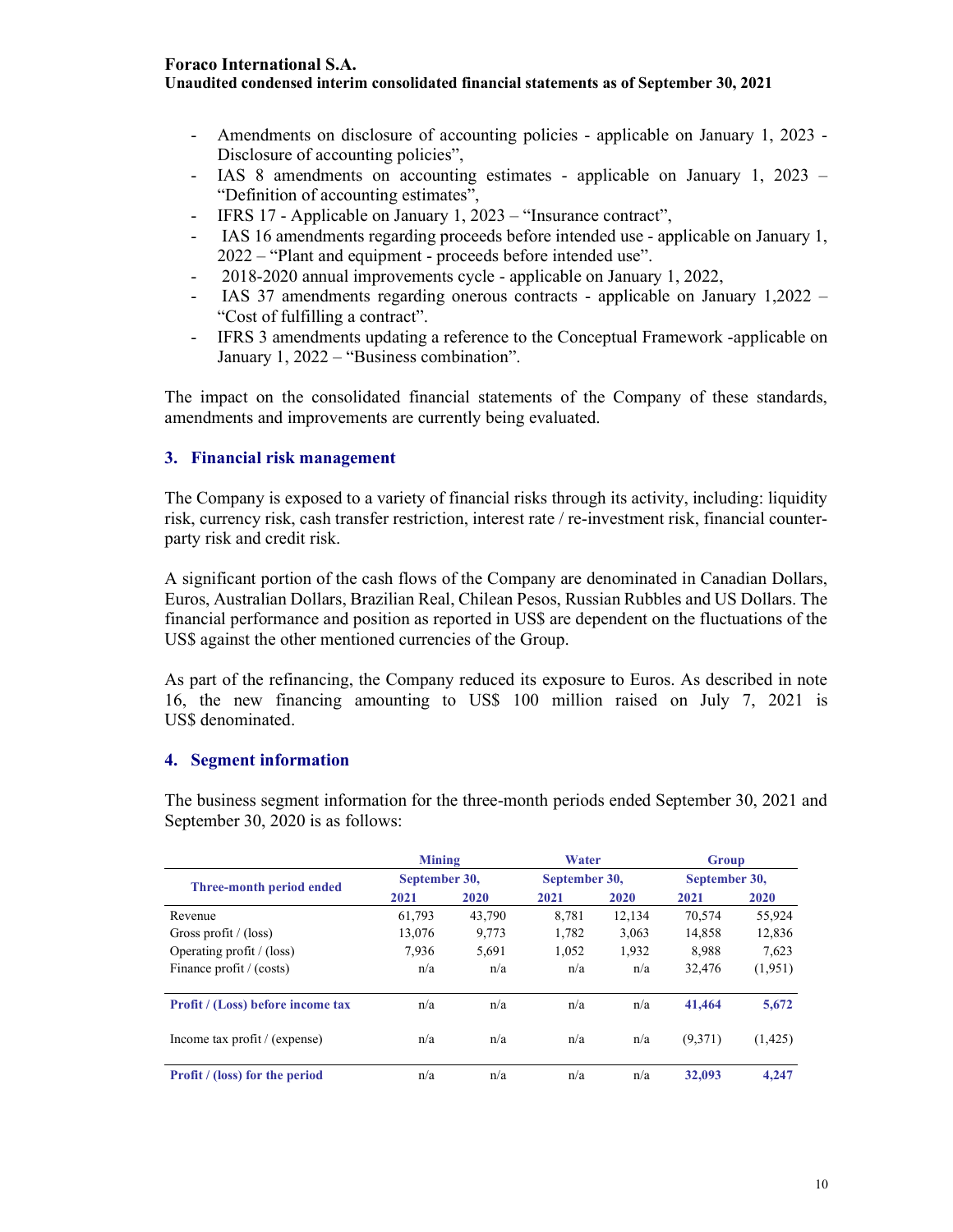The business segment information for the nine-month periods ended September 30, 2021 and September 30, 2020 is as follows:

|                                          | <b>Mining</b> |         | Water         |        | Group         |          |
|------------------------------------------|---------------|---------|---------------|--------|---------------|----------|
| Nine-month period ended                  | September 30, |         | September 30, |        | September 30, |          |
|                                          | 2021          | 2020    | 2021          | 2020   | 2021          | 2020     |
| Revenue                                  | 171,632       | 124,298 | 29,161        | 28,647 | 200,793       | 152,945  |
| Gross profit / $(\text{loss})$           | 30.698        | 21.941  | 6.010         | 7.321  | 36,708        | 29,262   |
| Operating profit $/$ (loss)              | 16,299        | 9,357   | 3,541         | 4,451  | 19,840        | 13,808   |
| Finance profit / (costs)                 | n/a           | n/a     | n/a           | n/a    | 27,833        | (6, 446) |
| <b>Profit / (loss) before income tax</b> | n/a           | n/a     | n/a           | n/a    | 47,673        | 7,362    |
| Income tax profit / (expense)            | n/a           | n/a     | n/a           | n/a    | (10, 889)     | (1,903)  |
| <b>Profit</b> / (loss) for the period    | n/a           | n/a     | n/a           | n/a    | 36,785        | 5.459    |

The following is a summary of sales to external customers by geographic area for the threemonth periods ended September 30, 2021 and September 30, 2020:

| Three-month period ended       | <b>September 30, 2021</b> | <b>September 30, 2020</b> |
|--------------------------------|---------------------------|---------------------------|
|                                |                           |                           |
| North America                  | 25,131                    | 20,423                    |
| Europe, Middle East and Africa | 19,684                    | 17,118                    |
| South America                  | 14,057                    | 8,228                     |
| Asia Pacific                   | 11,702                    | 10,155                    |
| <b>Net sales</b>               | 70,574                    | 55,924                    |

The following is a summary of sales to external customers by geographic area for the ninemonth periods September 30, 2021 and September 30, 2020:

| Nine-month period ended        | <b>September 30, 2021</b> | <b>September 30, 2020</b> |
|--------------------------------|---------------------------|---------------------------|
|                                |                           |                           |
| North America                  | 69,489                    | 50,269                    |
| Europe, Middle East and Africa | 62,985                    | 49,981                    |
| South America                  | 36,456                    | 24,031                    |
| Asia Pacific                   | 31,863                    | 28,664                    |
| <b>Net sales</b>               | 200,793                   | 152,945                   |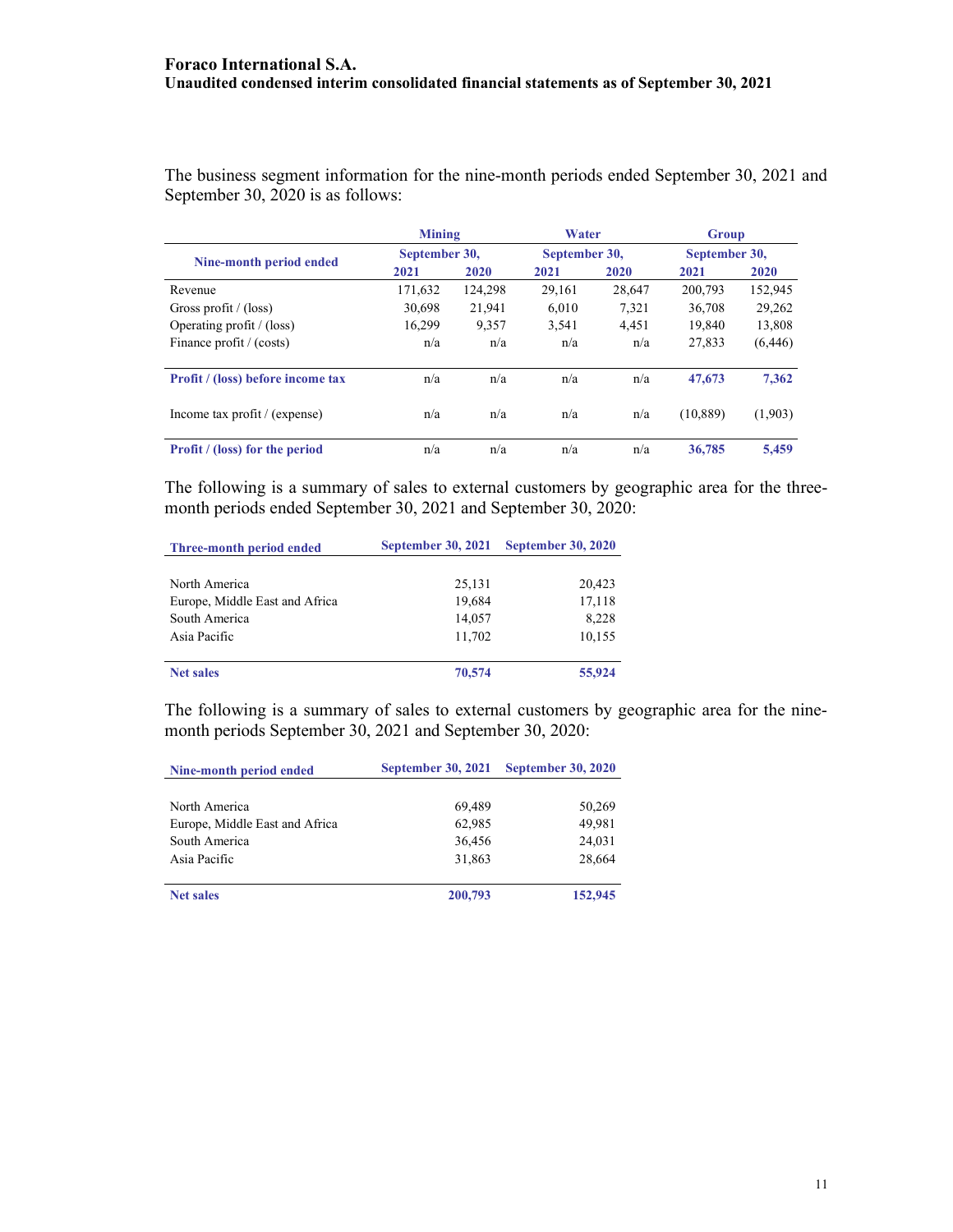# 5. Property, plant and equipment

Property, plant and equipment (PP&E) consists of the following:

|                                     | Land $\&$<br><b>Buildings</b> | <b>Drilling</b><br>equipment<br>& tools | <b>Automotive</b><br>equipment | <b>Office</b><br>furniture<br>& other<br>equipment | <b>Rights of</b><br><b>use</b> | <b>Total</b> |
|-------------------------------------|-------------------------------|-----------------------------------------|--------------------------------|----------------------------------------------------|--------------------------------|--------------|
| <b>Year ended December 31, 2020</b> |                               |                                         |                                |                                                    |                                |              |
|                                     |                               |                                         |                                |                                                    |                                |              |
| Opening net book amount             | 1,640                         | 27,162                                  | 1,814                          | 405                                                | 4,176                          | 35,197       |
| Additions                           | 193                           | 11,343                                  | 1,915                          | 153                                                | 1,955                          | 15,559       |
| Exchange differences                | 88                            | 1,547                                   | 96                             | (41)                                               | 467                            | 2,157        |
| Disposals or retirements            |                               | (303)                                   | (38)                           |                                                    |                                | (341)        |
| Depreciation expense                | (118)                         | (14,323)                                | (685)                          | (169)                                              | (1,187)                        | (16, 482)    |
| <b>Closing net book value</b>       | 1,803                         | 25,426                                  | 3,102                          | 348                                                | 5,411                          | 36,090       |
| Period ended September 30, 2021     |                               |                                         |                                |                                                    |                                |              |
| Opening net book amount             | 1,803                         | 25,426                                  | 3,102                          | 348                                                | 5,411                          | 36,090       |
| Additions                           | 87                            | 14,100                                  | 1,136                          | 153                                                | 1,591                          | 17,068       |
| Exchange differences                | (57)                          | (446)                                   | (42)                           | (13)                                               | (96)                           | (654)        |
| Disposals or retirements            |                               | (31)                                    |                                |                                                    |                                | (31)         |
| Depreciation expense                | (75)                          | (11, 456)                               | (710)                          | (106)                                              | (1,282)                        | (13,629)     |
| <b>Closing net book value</b>       | 1758                          | 27,593                                  | 3,486                          | 382                                                | 5,624                          | 38,843       |

The PP&E depreciation expense and the intangible asset amortization expense have been charged to the income statement as follows:

| <b>Period ended</b>                                           | September 30, 2021 December 31, 2020 |                 |
|---------------------------------------------------------------|--------------------------------------|-----------------|
| Cost of sales<br>Selling, general and administrative expenses | 12,003<br>1.028                      | 15,650<br>1.023 |
| <b>Total depreciation and amortization</b>                    | 13,631                               | 16,673          |

# 6. Goodwill

Goodwill can be analyzed as follows:

| 69,482  | 75,936                               |
|---------|--------------------------------------|
| (3,899) | (6, 454)                             |
|         |                                      |
| 65,583  | 69,482                               |
|         | September 30, 2021 December 31, 2020 |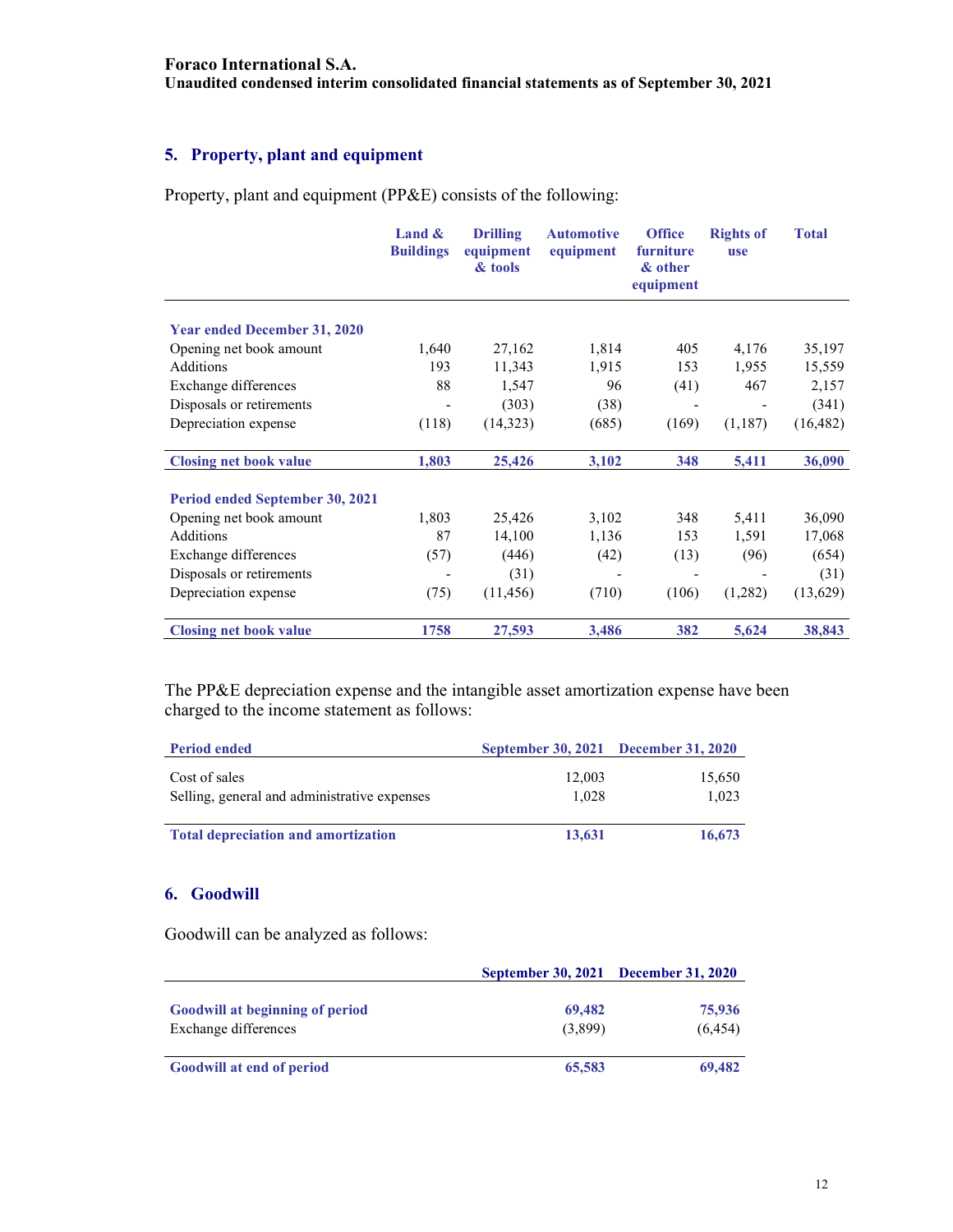Goodwill is denominated in the functional currency of its primary economic environment and is allocated to the following geographic regions: South America (US\$ 43.5 million), North America (US\$ 9.0 million), Asia Pacific (US\$ 7.3 million) and Europe, Middle East and Africa (US\$ 5.8 million).

#### 7. Inventories

Inventories break down as follows:

|                                                                | September 30,<br>2021 | December 31,<br>2020 |
|----------------------------------------------------------------|-----------------------|----------------------|
| Spare parts and consumables, gross<br>Less inventory allowance | 35,658                | 31,387               |
| <b>Inventories</b> , net                                       | 35,658                | 31,387               |

The Company continually assesses spare parts and consumables and writes off obsolete inventories as soon as they are identified.

#### 8. Financial debt and lease obligations

On July 7, 2021, the Company finalized its financial reorganization related to the early redemption of its euro-denominated bonds amounting to US\$145,871 thousand as at June 30, 2021 maturing in May 2022. The Company raised US\$ 100 million of new bonds for the purpose of financing the transaction. The refinancing resulted in a reduction of the financial debt and the extension of the maturity through the end of 2025 as presented in the table below:

| Debt as at July 1, 2021                        | 154.338    |
|------------------------------------------------|------------|
| Derecognition of former bonds                  | (145, 871) |
| New Bonds                                      | 100,000    |
| Costs related to the New Bonds (including OID) | (4, 436)   |
| Repayment of other borrowings                  | (3,667)    |
| Other variation including interests accrued    | 2,350      |
| Debt as at September 30, 2021                  | 102,714    |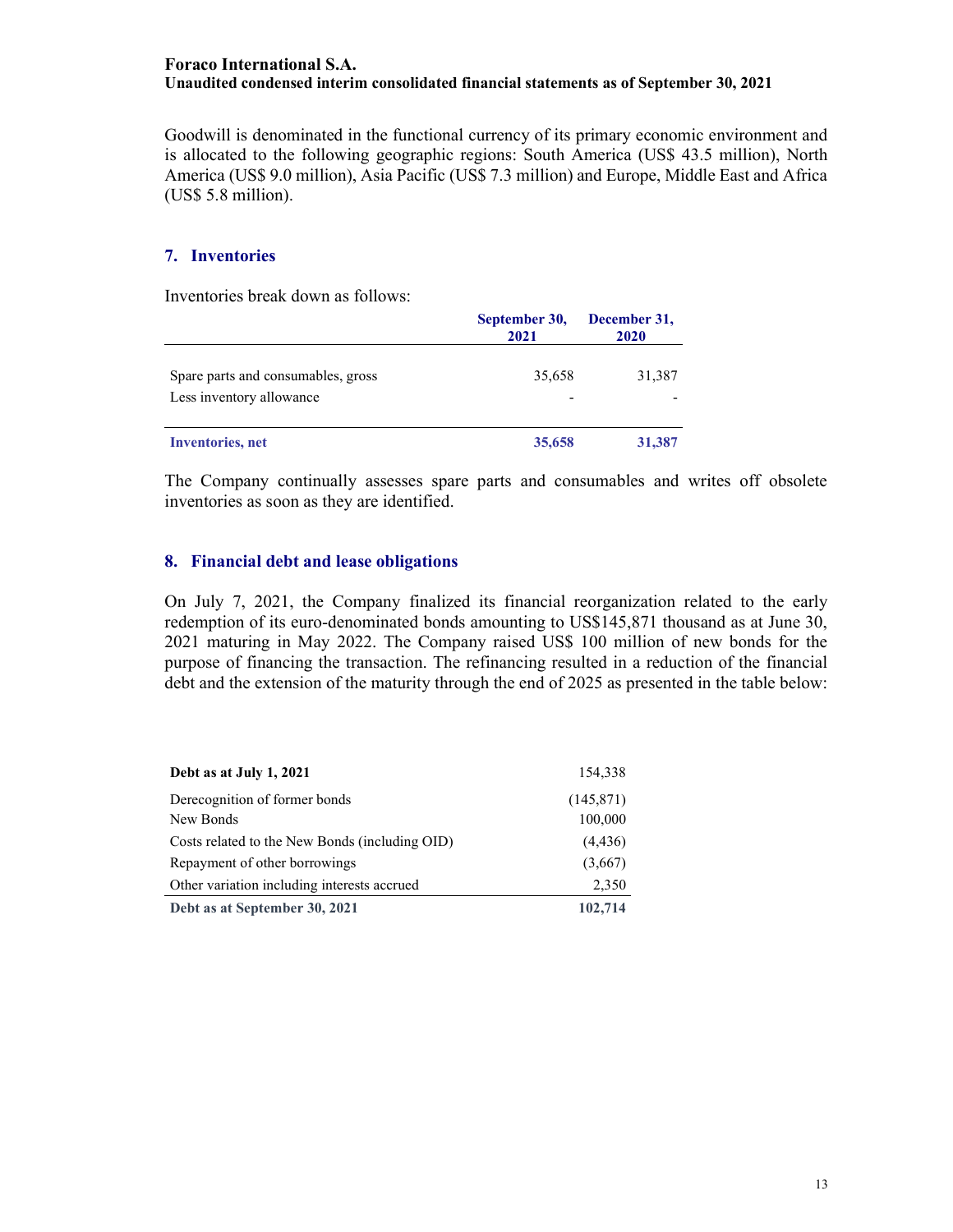As at September 30, 2021, the maturity of financial debt can be analyzed as presented in the table below:

|                       | September 30,<br>2021 |  |
|-----------------------|-----------------------|--|
| Credit lines          | 954                   |  |
| Long-term debt        |                       |  |
| Within one year       | 7,574                 |  |
| Between 1 and 2 years | 10,202                |  |
| Between 2 and 3 years | 9,930                 |  |
| Between 3 and 4 years | 9,626                 |  |
| Between 4 and 5 years | 64,428                |  |
| <b>Total</b>          | 102,714               |  |

The borrowing presented above in the column is mainly denominated in US\$.

As part of the implementation of IFRS 16, the Company recognized lease obligations amounting to US\$ 5,681 thousand as at September 30, 2021.

#### 9. Provisions

Provisions comprise the following elements:

|                                          | <b>Pension and</b><br>retirement<br><b>indemnities</b> | <b>Provision</b><br>for tax<br>uncertainty | <b>Claims</b> | <b>Total</b> |
|------------------------------------------|--------------------------------------------------------|--------------------------------------------|---------------|--------------|
| As at January 1, 2021                    | 518                                                    |                                            | 148           | 666          |
| Charged to consolidated income statement |                                                        |                                            |               |              |
| - Addition to provisions                 | 77                                                     |                                            |               |              |
| - Used amounts reversed                  |                                                        |                                            |               |              |
| - Unused amounts reversed                |                                                        |                                            |               |              |
| - Exchange differences                   | 8                                                      |                                            | -5            | 3            |
| As at September 30, 2021                 | 603                                                    |                                            | 143           | 746          |

Substantially all of the Group's employees, with the exception of those in France and Africa, are covered under Government sponsored health and life insurance benefit plans. In France and Africa, the Group contributes to the national pension system whereby its obligations to employees in terms of pensions are restricted to a lump-sum length of service award payable at the date the employee reaches retirement age, such an award being determined for each individual based upon years of service provided and projected final salary.

The Company operates in various countries and may be subject to tax audits and other employee related risks. The Company is currently facing such risks in certain countries but there is no existing or contingent liability at the balance sheet date. The Company regularly reassesses its exposure and accounts for provisions accordingly.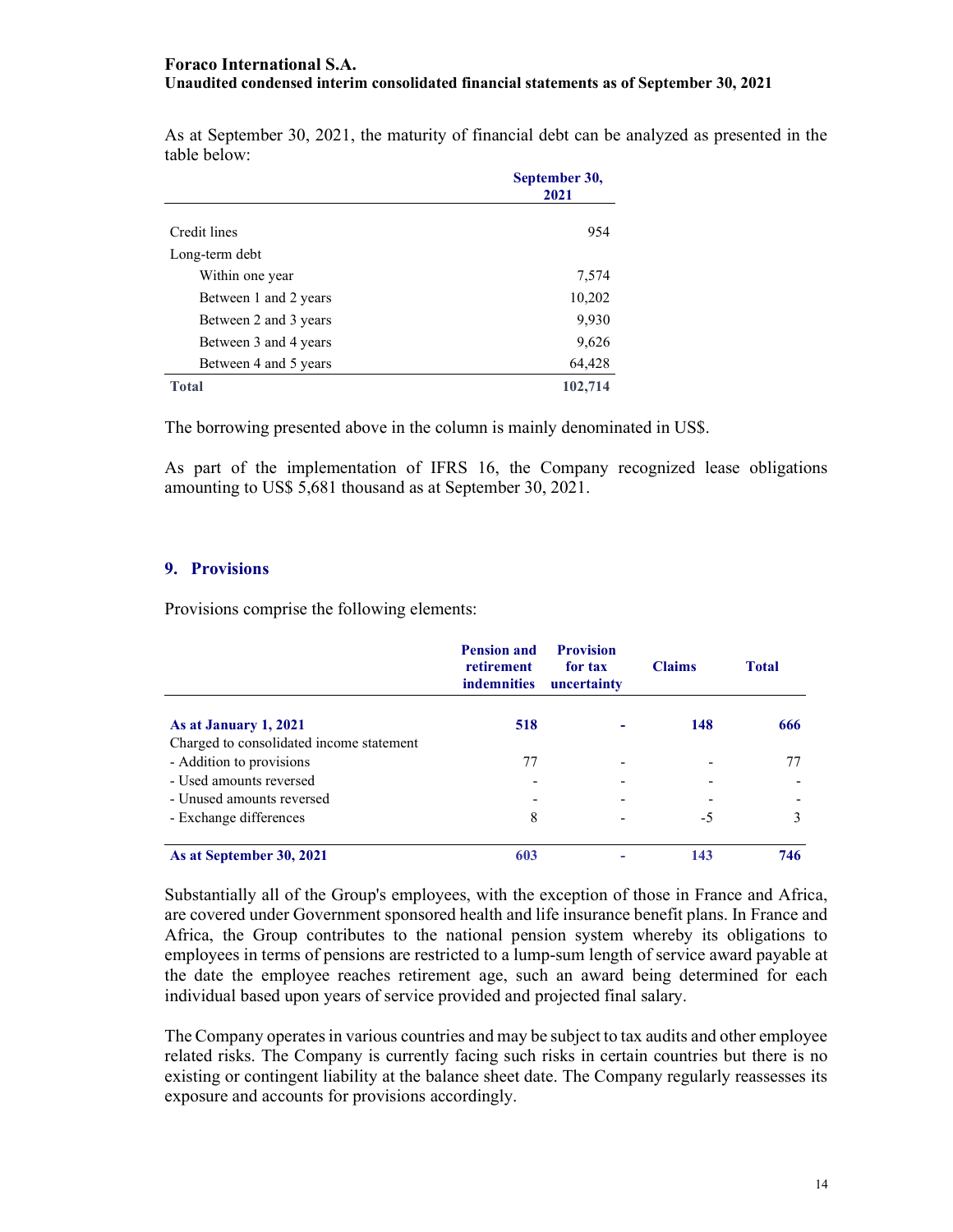A certain number of claims have been filed by former employees of the Brazilian subsidiary. These claims may result in a cash outflow for the Company. Given the uncertainty surrounding such claims, an amount payable of US\$ 143 thousand has been provided for as at September 30, 2021.

#### 10. Share capital and change in equity

#### Number of shares outstanding

As at September 30, 2021, the total common shares of the Company are distributed as follows:

|                                                                     | Number of<br>shares |
|---------------------------------------------------------------------|---------------------|
|                                                                     |                     |
| Common shares held directly or indirectly by principal shareholders | 34, 155, 191        |
| Common shares held directly or indirectly by individuals in their   |                     |
| capacity as members of the Board of Directors                       | 1,164,754           |
| Common shares held by the Company                                   | 748,843             |
| Common shares held by the public $(*)$                              | 63,183,010          |
| Total shares issued and outstanding                                 | 99,251,798          |
| Common shares held by the Company                                   | (748, 843)          |
| Total common shares issued and outstanding                          | 98,502,955          |

(\*) The early redemption of the bonds as described in note 16 has been completed by the issuance of 9,300,000 ordinary shares of the Company.

#### Treasury shares

The Company filed a notice on June 17, 2020, in respect of a Normal Course Issuer Bid ("NCIB") with the Toronto Stock Exchange ("TSX"). The Company was entitled to purchase up to 1,000,000 additional common shares. The NCIB was partially completed in 2021, 683,888 shares were purchased at an average purchase price of Can\$ 0.60.

The Company filed a notice on September 16, 2021, in respect of a Normal Course Issuer Bid ("NCIB") with the Toronto Stock Exchange ("TSX"). The Company was entitled to purchase up to 1,000,000 additional common shares. As at September 30, 2021, the Company purchased 23,186 of its own shares at an average purchase price of Can\$ 2,08.

As at September 30, 2021, the Company owns 748,843 of its own shares (298,209 as at December 31, 2020).

The common shares held by the Company will be used for free share plans.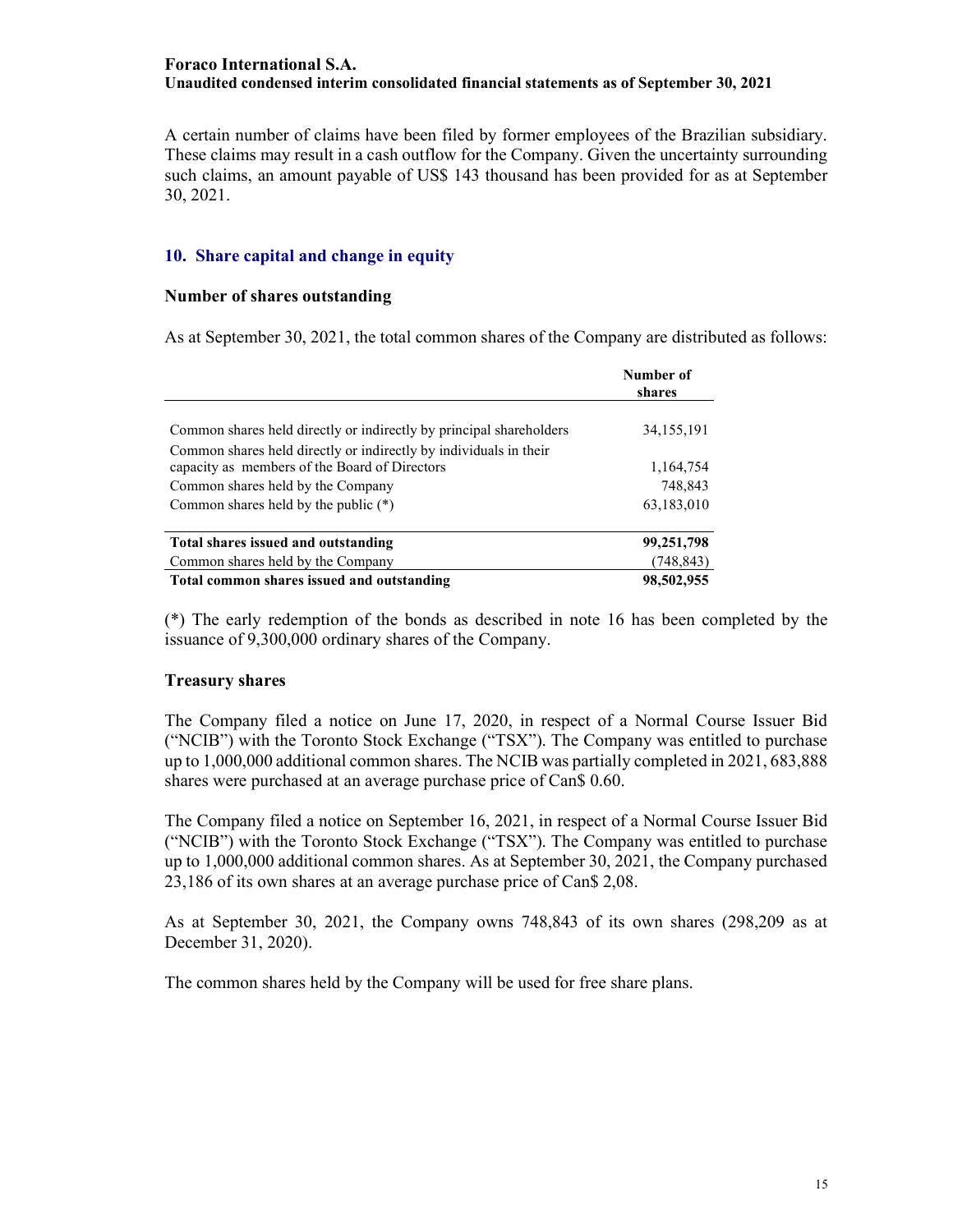# 11. Expenses by nature

Operating expenses / (income), net by nature are as follows:

|                                                         | <b>Three-month period</b><br>ended September 30, |           | Nine-month period ended<br>September 30, |            |
|---------------------------------------------------------|--------------------------------------------------|-----------|------------------------------------------|------------|
|                                                         | 2021                                             | 2020      | 2021                                     | 2020       |
| Depreciation and amortization                           | (4,764)                                          | (3,914)   | (13, 631)                                | (12,264)   |
| Accruals increases / (reversals)                        | (19)                                             | (1)       | (95)                                     | (111)      |
| Raw materials, consumables used and<br>external charges | (30, 011)                                        | (24, 406) | (89,740)                                 | (71, 596)  |
| Employee benefit expense                                | (26, 498)                                        | (19, 419) | (76, 421)                                | (53,900)   |
| Taxes other than on income                              | (294)                                            | (478)     | (1,065)                                  | (1,200)    |
| Other operating (expenses) / profit, net                |                                                  | (83)      |                                          | (65)       |
| <b>Total operating expenses</b>                         | (61, 586)                                        | (48,301)  | (180, 952)                               | (139, 136) |

Share-based compensation expenses recognized within Employee benefit expense for the period ended September 30, 2021 amount to US\$ 150 thousand (US\$ 135 thousand in 2020).

# 12. Income tax expense

During the three-month period ended September 30, 2021, the Company recognized an income tax expense amounting to US\$ 9,371 thousand including US\$ 8,994 thousand non cash related to the gain on refinancing. The income tax is recognized based on Management's best estimate of the average annual income tax rate expected for the full financial year on a tax jurisdiction by tax jurisdiction basis.

# 13. Commitments and contingencies

As part of the refinancing described in note 16, the Company granted a security package in favor of its new lender mainly consisting in a pledge on 100% of the shares held by Foraco International in certain of its subsidiaries and over certain materials and equipment, in Canada, Brazil and Australia.

Guarantees given are as follows:

|                            | <b>September 30, 2021</b> | <b>December 31, 2020</b> |
|----------------------------|---------------------------|--------------------------|
|                            |                           |                          |
| Bid bonds                  | 73                        | 243                      |
| Advance payment guarantees | 6,797                     | 5,337                    |
| Performance guarantees     | 2,528                     | 2,052                    |
| Retention guarantees       | 118                       | 299                      |
| Financial guarantees       | 161                       | 170                      |
| <b>Total</b>               | 9,676                     | 8.101                    |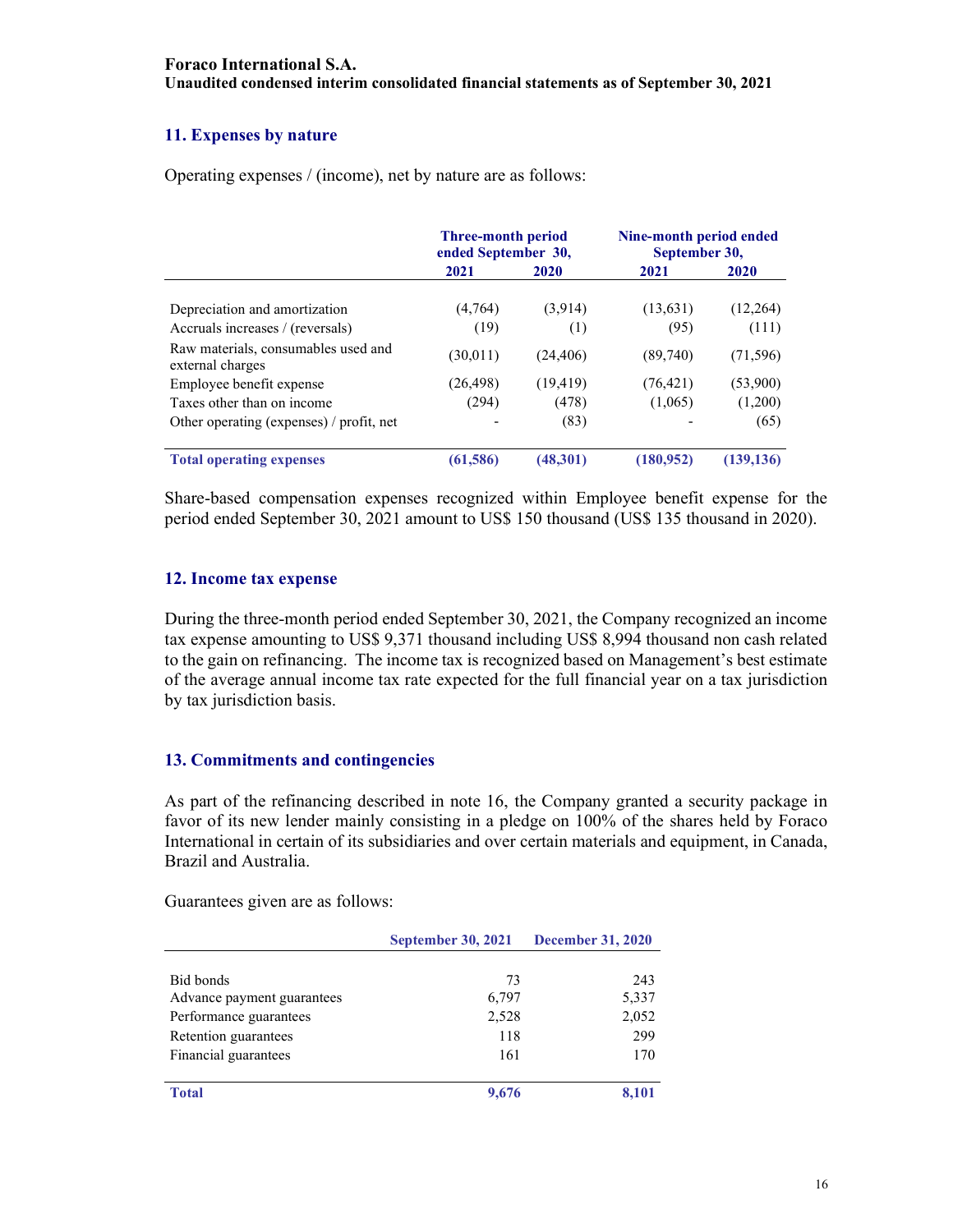The Company benefits from a corporate contract guarantee line confirmed until December 2022 amounting to  $66.5$  million (US\$ 7.6 million) of which  $64.3$  million (US\$ 5.0 million) was used as at September 30, 2021.

#### 14. Related-party transactions

The Company accounted for certain related party transactions including lease of facility and equipment amounting to US\$ 939 thousand for the period ended September 30, 2021 (US\$ 641 thousand for the period ended September 30, 2020).

Compensation to key management for the period ended September 30, 2021 amounted to US\$ 1,319 thousand (US\$ 1,239 thousand for the period ended September 30, 2020).

# 15. Earnings per share calculation

For the three-month period ended September 30, 2021, the weighted basic average number of shares was 98,376,811 (89,827,280 in 2020) and the weighted diluted average number of shares was 101,685,935 (92,361,601 in 2020).

For the nine-month period ended September 30, 2021, the weighted basic average number of shares was 92,831,292 (89,854,936 in 2020) and the weighted diluted average number of shares was 96,013,653 (92,205,833 in 2020).

#### Diluted earnings per share

The dilutive earning per share calculation includes the impact of the Company's free share plan as if the related new shares were issued. Dilutive instruments cannot have an anti-dilutive effect in case of a net loss attributable to the equity holders of the Company. Therefore, the basic and diluted earnings per share are the same for loss making periods.

# 16. Financial reorganization

On July 7, 2021, the Company finalized its financial reorganization, which was announced on May 19, 2021 related to the early redemption of its euro-denominated bonds amounting to US\$145,871 thousand as at June 30, 2021, raised in 2017 and maturing in May 2022. The early redemption of these bonds has been completed by way of a repayment of US\$ 90,997 thousand in cash and the issuance of 9,300,000 ordinary shares of the Company. The Company raised US\$ 100 million of new bonds for the purpose of financing the transaction.

#### Profit on the transaction

The difference between the fair value of the contribution paid to the former bond holders including the new shares issuance and the cash paid and the book value of the early redeemed bonds generate a financial gain for the Company. The gain, before tax, can be presented as follows taking into consideration the fact that the income tax payable is offset against previously recognized deferred tax assets: